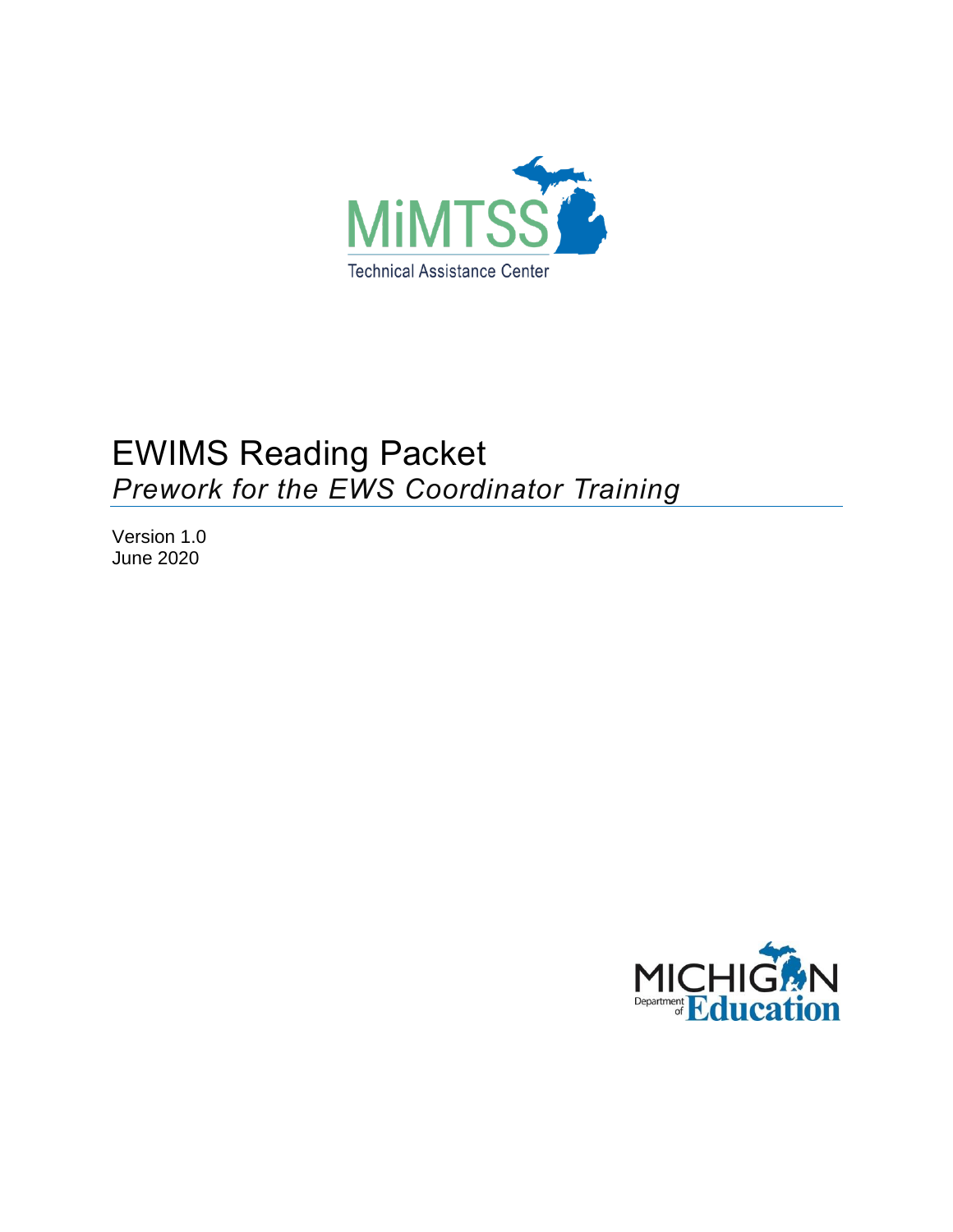## Table of Contents

| Question 2: Do we use the early warning indicators at the elementary level?9                                                                                                                                                                                              |  |
|---------------------------------------------------------------------------------------------------------------------------------------------------------------------------------------------------------------------------------------------------------------------------|--|
| Question 3: Wouldn't it be better if we also used student identity markers (e.g., SES,                                                                                                                                                                                    |  |
| Question 4: Why are the course performance indicators different for middle school vs. high                                                                                                                                                                                |  |
| Question 5: Why use 10% or greater absence rate as the middle school attendance risk                                                                                                                                                                                      |  |
| Question 6: For schools using the School-wide Information System (SWIS), why wouldn't we<br>use discipline referral data as the behavior indicator instead of suspensions?10                                                                                              |  |
| Question 7: When we analyze our data, why do we see more students with 1 flag/risk<br>indicator when looking at overall engagement, than we see when we look at the number of<br>students flagged on individual indicators (e.g., attendance, behavior, course fails)? 10 |  |
|                                                                                                                                                                                                                                                                           |  |
|                                                                                                                                                                                                                                                                           |  |
|                                                                                                                                                                                                                                                                           |  |
|                                                                                                                                                                                                                                                                           |  |
|                                                                                                                                                                                                                                                                           |  |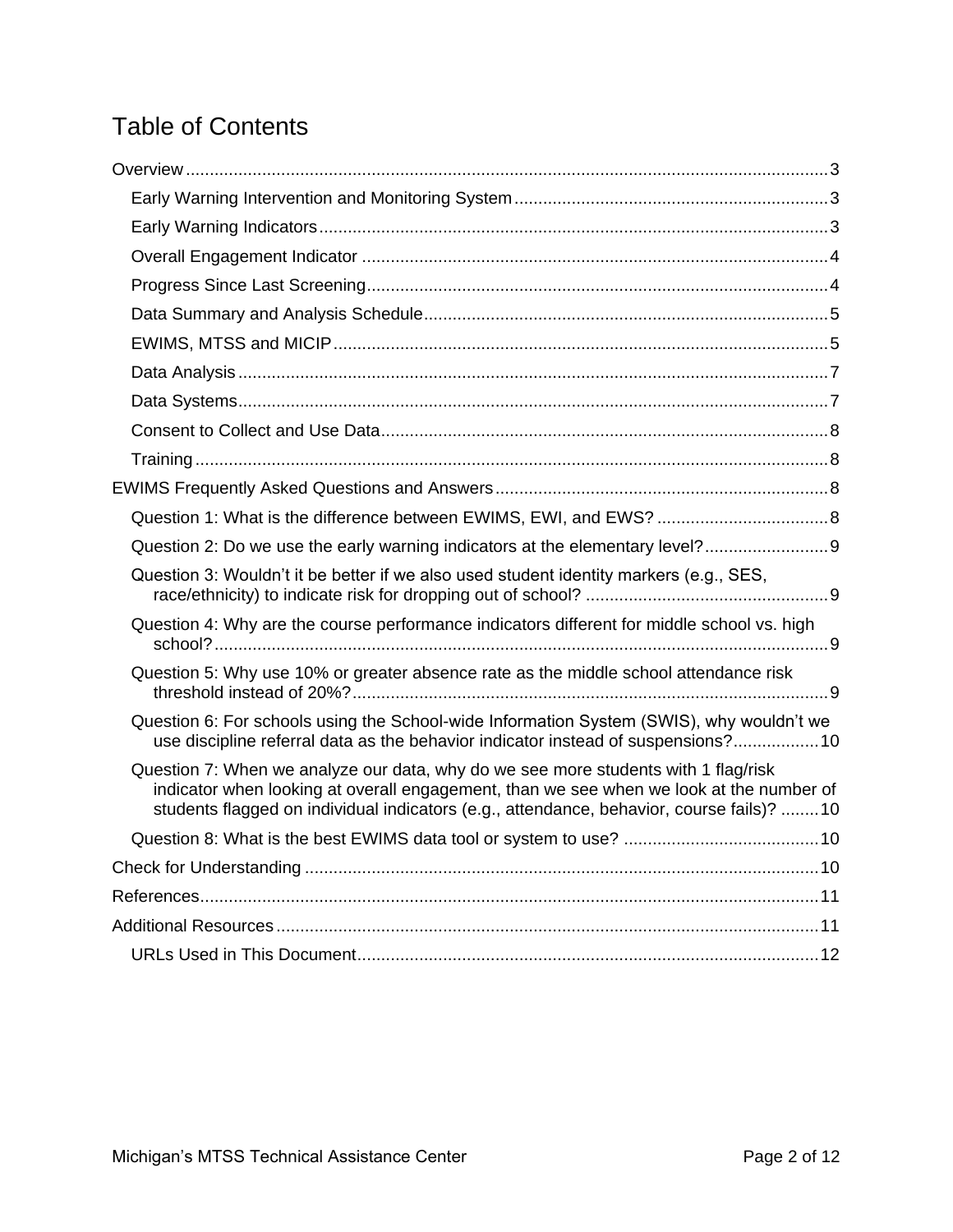## **EWIMS Reading Packet: Prework for the EWS Coordinator Training**

In preparation for the Live Zoom session, Early Warning System (EWS) Coordinator Training participants are asked to read this document and respond to the [Check for Understanding](https://www.surveygizmo.com/s3/5701363/EWIMS-Reading-Packet-Check-for-Understanding) using the link at the end of the document. It is estimated that this activity will take 1 hour to complete. This packet is part 1 of 3 prework activities that must be completed prior to the Live Zoom session.

## <span id="page-2-0"></span>**Overview**

#### <span id="page-2-1"></span>**Early Warning Intervention and Monitoring System**

An Early Warning Intervention and Monitoring System (EWIMS) is a data-driven, decisionmaking process used by educators to systematically identify students who are showing signs of risk for dropping out of school. An effective EWIMS prompts educators to examine the underlying causes of risk, match students' needs to interventions, monitor students' progress, and monitor the effectiveness of interventions. Fundamentally, EWIMS is an ongoing cycle of examining data and making decisions to help students be successful and on track for graduation.

The big ideas within the EWIMS process are supported in the [Preventing Dropout in Secondary](https://ies.ed.gov/ncee/wwc/PracticeGuide/24)  Schools [IES Practice Guide](https://ies.ed.gov/ncee/wwc/PracticeGuide/24) (Dynarski et al., 2007). A [randomized-control trial](https://ies.ed.gov/ncee/edlabs/projects/project.asp?projectID=388) has demonstrated that EWIMS meets ESSA Tier 3 (promising evidence) for the outcomes of chronic absenteeism and course failures (Faria, et al., 2017). Research on the indicators, thresholds for risk and overall technical adequacy of organizing data in this way continue to grow.

#### <span id="page-2-2"></span>**Early Warning Indicators**

Early Warning Indicators (EWIs) are data points that district and school staff use to determine which students are at risk for dropping out of school and how well the school system is supporting students to stay engaged in school. These are the specific data points used within an Early Warning Intervention and Monitoring System (EWIMS). The risk indicators are organized into the ABCs: Attendance, Behavior and Course Performance. Each fall, a locally defined Incoming Risk Indicator is also used alongside attendance and behavior indicators prior to having course performance data available.

#### *(A) Attendance*

- Students are considered at-risk if they miss 10% of instruction time/days
- This EWI is measured at the first 20 days of school and at the end of each term

#### *(B) Behavior*

- Students are considered at-risk if they have been suspended for any length of time
- This EWI is measured at the first 20 days and at the end of each term

#### *(C) Course Performance*

• Middle school students are considered at-risk if they have an E, F, or No Credit in an English Language Arts or a Math course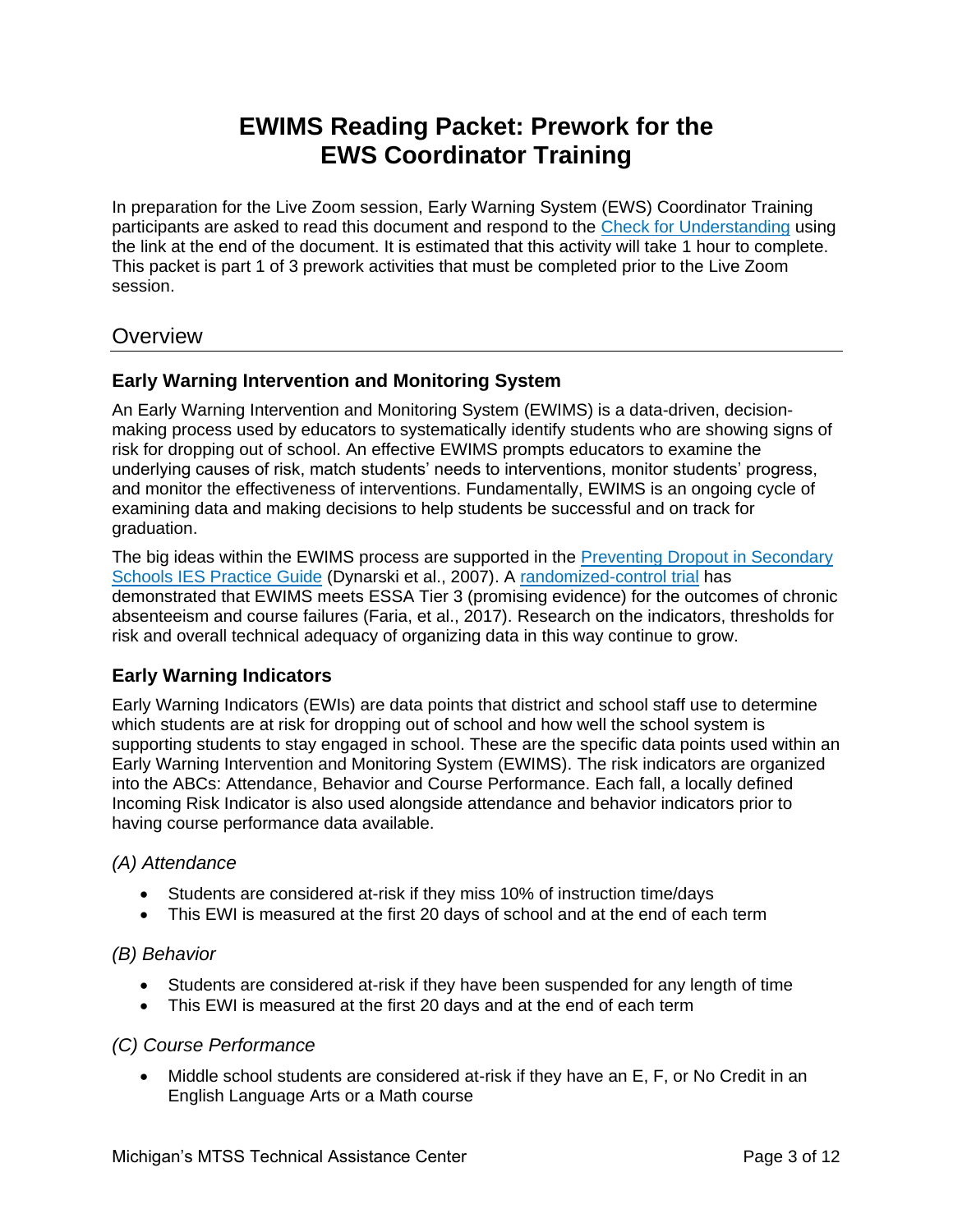- High school students are considered at-risk if they have E, F, or No Credit in any course or if their cumulative GPA is below 2.0
- This EWI is measured at the end of each term

#### *Incoming Risk Indicator*

- At both middle and high school levels, the school or district team determines what data source(s) will be used and what score or cut point will indicate risk
- Examples of risk indicators used:
	- $\circ$  Students are considered at risk if their previous spring or current fall reading assessment results are below a desired performance level (e.g., benchmark goal, 40th percentile)
	- o Students are considered at risk if they had one or more flagged risk indicator the previous spring
	- o This EWI is measured at the first 20 days only

#### <span id="page-3-0"></span>**Overall Engagement Indicator**

- $\bullet$  0 risk indicators = low risk, likely to need Tier 1 support
- $\bullet$  1 risk indicator = moderate risk, likely to need Tier 2 support in addition to high quality Tier 1 support
- $\bullet$  2 or more risk indicators = high risk, likely to need high intensity Tier 3 support in addition to high quality Tier 1 and 2 support

#### <span id="page-3-1"></span>**Progress Since Last Screening**

- At the end of each term, review each student's number of flagged EWIs from the previous and current term. At the end of the first term, compare with the first 20 days.
- Identify students as:
	- o Maintaining 0 flags
	- o Reducing number of flags from 1 to 0
	- o Reducing number of flags from 2+ to 1 or 0
	- o Measure at the end of each term.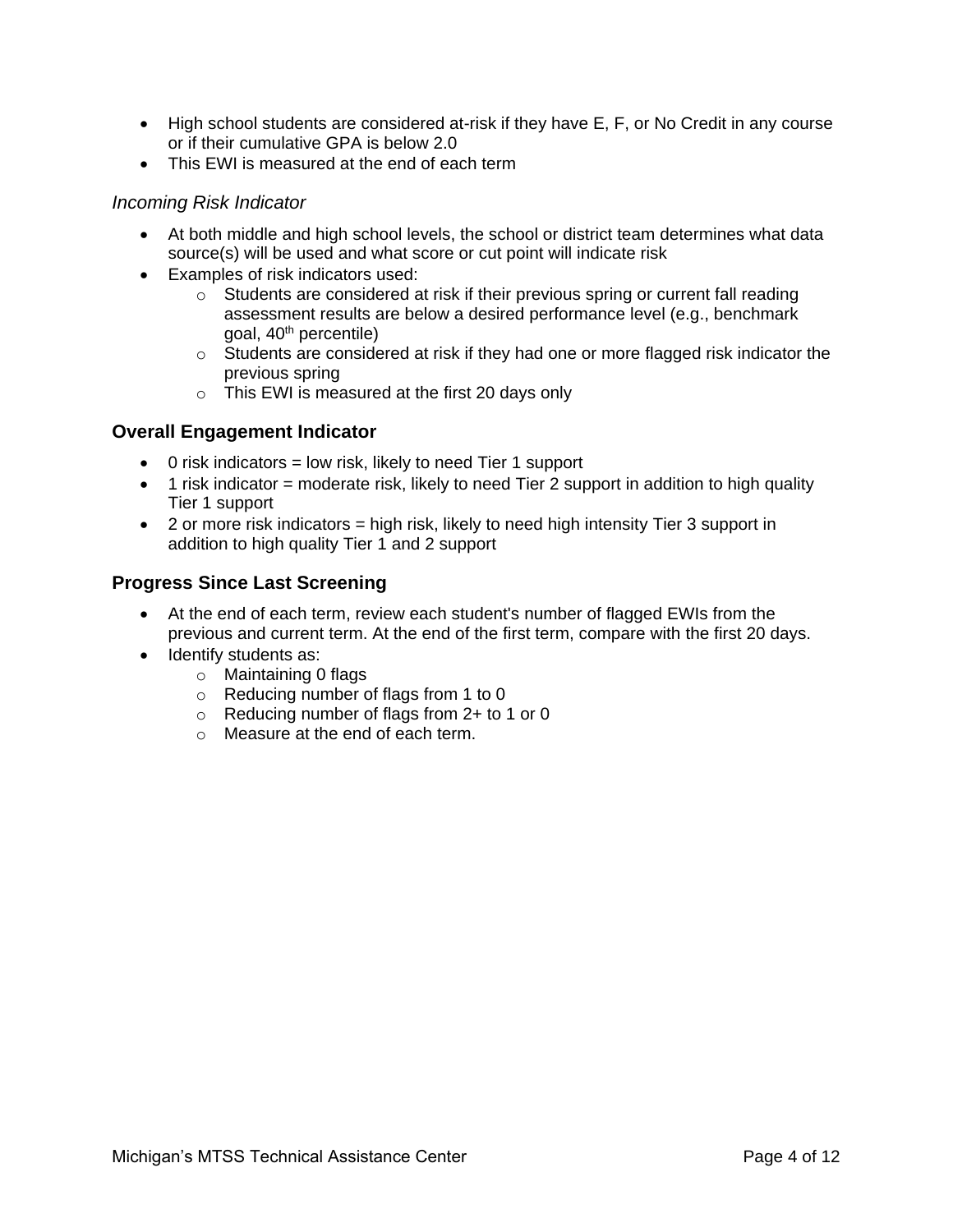### <span id="page-4-0"></span>**Data Summary and Analysis Schedule**

An X in the table below indicates that the indicator is summarized and analyzed at the specific time of year. Some indicators, such as attendance and behavior, are collected daily and could be monitored with high frequency. This table is designed to capture a schedule for systemslevel analysis.

|                                                       | 20 Days | Term 1   | Term 2 | Term 3 | Term 4<br>(if<br>applicable) |
|-------------------------------------------------------|---------|----------|--------|--------|------------------------------|
| Attendance                                            | X       | X        | X      | X      | X                            |
| <b>Behavior</b>                                       | X       | X        | X      | X      | X                            |
| <b>Course Performance</b>                             |         | $\times$ | X      | X      | X                            |
| <b>Incoming Risk</b>                                  | X       |          |        |        |                              |
| <b>Overall Engagement</b><br>Indicator                | X       | X        | X      | X      | X                            |
| <b>Progress Since Last</b><br><b>Screening Period</b> |         | X        | X      | X      | X                            |

Table 1. Data Summary and Analysis Schedule

#### <span id="page-4-1"></span>**EWIMS, MTSS and MICIP**

Resources developed by Michigan's Multi-Tiered System of Supports (MiMTSS) Technical Assistance Center are designed with intentional collaboration and alignment to Michigan Department of Education priorities and guidance, including the MiMTSS Practice Profile and the Michigan Integrated Continuous Improvement Process (MICIP).

MTSS is a comprehensive framework that provides schools and districts with an efficient way to support the implementation of effective practices with fidelity so that all learners succeed. EWIMS is an evidence-based practice that fits within an MTSS framework. The seven EWIMS steps are aligned with many of the MTSS Components outlined in the Michigan Department of Education's MTSS Practice Profile. Table 2 provides an overview of how each EWIMS step aligns to a MiMTSS Practice Profile component.

Table 2. Alignment of MiMTSS Practice Profile Components and EWIMS Steps

| <b>MIMTSS Practice Profile Component</b> | <b>EWIMS Step</b>                                                                                                                                                                                                                 |
|------------------------------------------|-----------------------------------------------------------------------------------------------------------------------------------------------------------------------------------------------------------------------------------|
| Team-Based Leadership                    | Step 1: Establish Roles and Responsibilities                                                                                                                                                                                      |
|                                          | EWIMS implementation is led by a school<br>team, including an Early Warning System<br>Coordinator. A district-level team also<br>ensures that each school has the necessary<br>resources and support to fully implement<br>EWIMS. |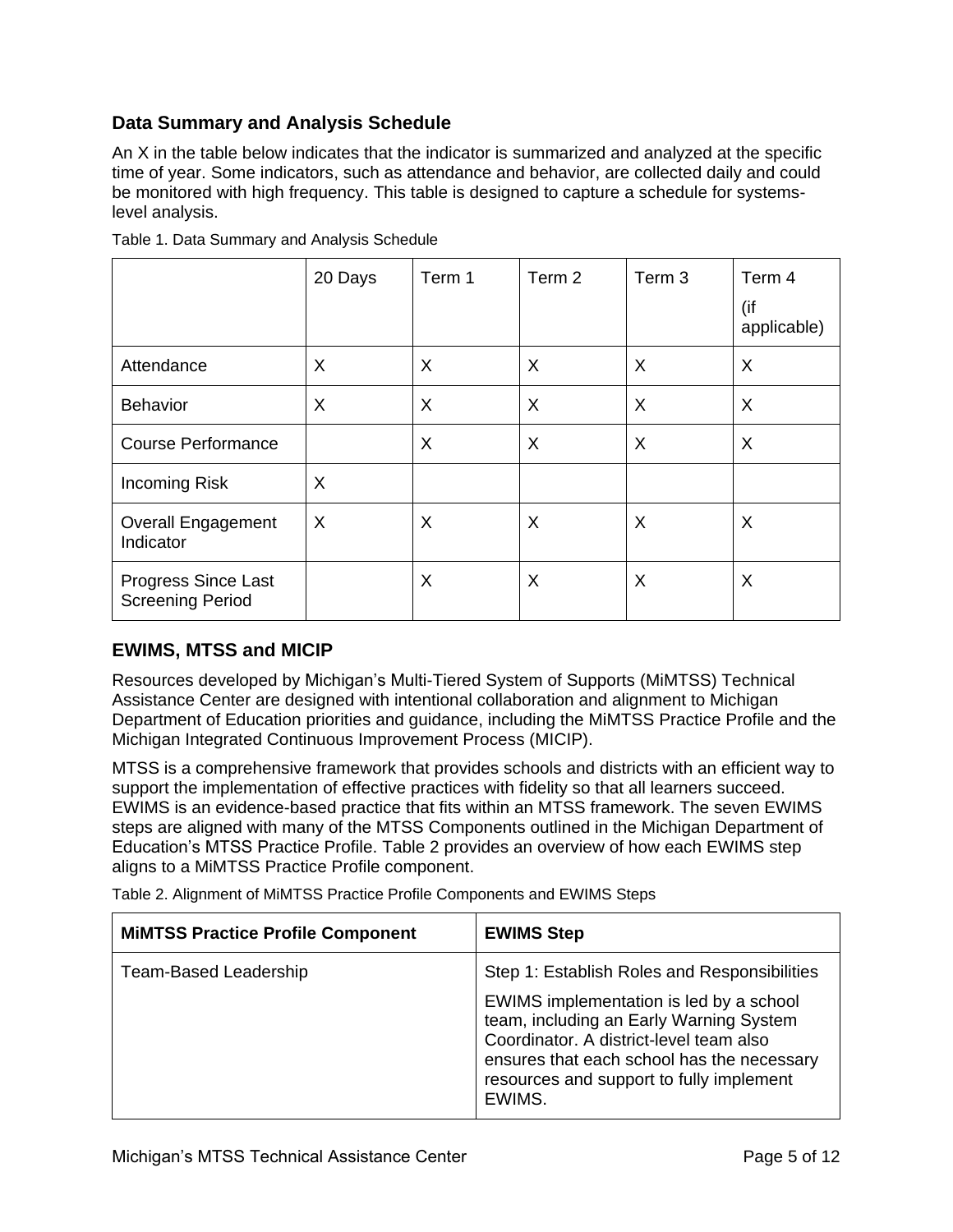| <b>MIMTSS Practice Profile Component</b>                                          | <b>EWIMS Step</b>                                                                                                                                                                                                                                                                                                                                                      |  |
|-----------------------------------------------------------------------------------|------------------------------------------------------------------------------------------------------------------------------------------------------------------------------------------------------------------------------------------------------------------------------------------------------------------------------------------------------------------------|--|
| <b>Tiered Delivery System</b>                                                     | Step 5: Assign and Provide Interventions                                                                                                                                                                                                                                                                                                                               |  |
|                                                                                   | The instruction and interventions used within<br>EWIMS can be deployed through a tiered<br>delivery system.                                                                                                                                                                                                                                                            |  |
| Selection and Implementation of Instruction,<br><b>Interventions and Supports</b> | Step 5: Assign and Provide Interventions                                                                                                                                                                                                                                                                                                                               |  |
| Comprehensive Screening & Assessment                                              | Step 2: Use an Early Warning Tool                                                                                                                                                                                                                                                                                                                                      |  |
| System                                                                            | Research-based early warning indicators of<br>attendance, behavior, and course<br>performance serve as universal screening<br>and progress monitoring indicators at the<br>secondary level. Using an efficient and<br>effective data tool supports Steps 3-7 and<br>decision-making alongside other data within<br>the Comprehensive Screening & Assessment<br>System. |  |
| <b>Continuous Data-Based Decision Making</b>                                      | Step 3: Review Early Warning Data                                                                                                                                                                                                                                                                                                                                      |  |
|                                                                                   | Step 4: Interpret Early Warning Data                                                                                                                                                                                                                                                                                                                                   |  |
|                                                                                   | Step 5: Assign and Provide Interventions                                                                                                                                                                                                                                                                                                                               |  |
|                                                                                   | Step 6: Monitor Students and Interventions                                                                                                                                                                                                                                                                                                                             |  |
|                                                                                   | Step 7: Evaluate and Refine Process                                                                                                                                                                                                                                                                                                                                    |  |
|                                                                                   | Steps 3-7 reflect the continuous improvement<br>process as applied within EWIMS.                                                                                                                                                                                                                                                                                       |  |

MICIP is a pathway for districts to improve student outcomes by assessing whole child needs to develop plans and coordinate funding. EWIMS can be an integral part of MICIP. If the MICIP needs assessment identifies needs in the area of graduation, attendance, behavior, or course performance, schools can be directed to the MiStrategyBank where the EWIMS evidence-based process may be identified for implementation as a school-wide intervention. EWIMS will also lead to the selection of additional interventions that may also be found in the MiStrategyBank. Table 3 provides an overview of how each EWIMS step aligns to a MICIP Process feature.

Table 3. Alignment of MICIP Process and EWIMS Steps

| <b>MICIP Process</b> | <b>EWIMS Step</b>                    |
|----------------------|--------------------------------------|
| Assess Needs         | Step 2: Use an Early Warning Tool    |
|                      | Step 3: Review Early Warning Data    |
|                      | Step 4: Interpret Early Warning Data |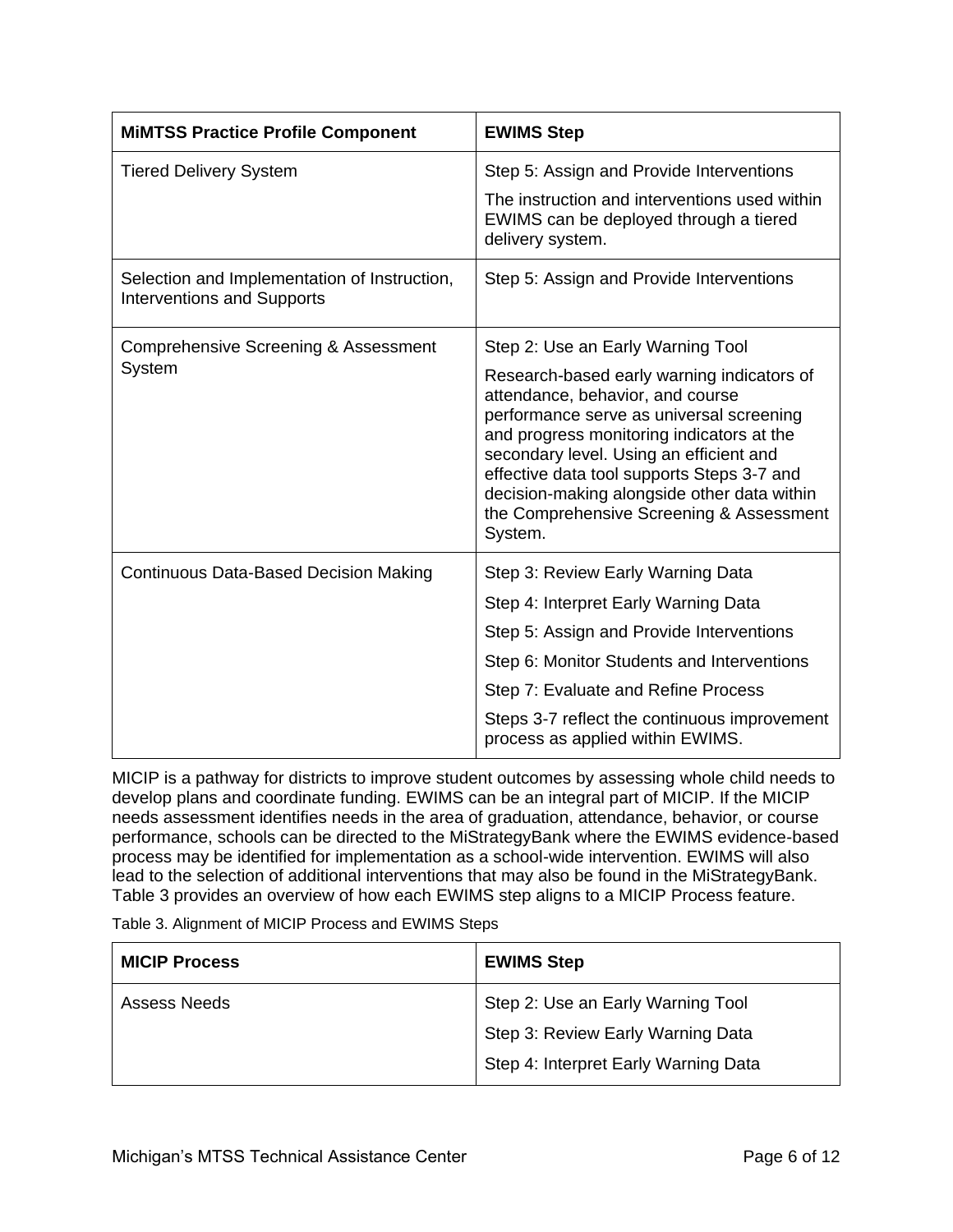| <b>MICIP Process</b> | <b>EWIMS Step</b>                          |
|----------------------|--------------------------------------------|
| Plan                 | Step 5: Assign and Provide Interventions   |
| Implement            | Step 5: Assign and Provide Interventions   |
| <b>Monitor</b>       | Step 6: Monitor Students and Interventions |
| Evaluate             | Step 7: Evaluate and Refine Process        |

#### <span id="page-6-0"></span>**Data Analysis**

Data analysis and use at multiple levels (individual student, class, grade, school, district) will help to ensure the most robust Early Warning Intervention and Monitoring System. The information presented next focuses on ways to summarize data at the grade, school, or district level. More information about the process for analyzing individual student data can be found in the [EWIMS Implementation Guide.](https://www.michigan.gov/documents/mde/Michigan_EWIMS_Implementation_Guide_606186_7.pdf)

#### *Overall Engagement Indicator*

Understanding the percent of students school-wide and at each grade level different levels of overall risk provides information about the overall health of the school system and an understanding of how resources need to be allocated.

- 0 risk indicators
- 1 risk indicator
- 2 or more risk indicators

#### *Progress Since Last Screening*

Analyzing the percent of students school-wide and at each grade level who stayed at 0 risk indicators or have less risk indicators since the last screening period is one way of understanding whether implementation is resulting in improvements for learners.

#### *Individual Indicator and Cross-Indicator Results*

Understanding the number of students found at-risk with each individual indicator and with combinations of indicators can lead to well-developed interventions that are matched to students' needs. For instance, the way to intervene with a group of students that only have an attendance risk indicator is different than a group of students with both an attendance and course failure risk indicator.

#### <span id="page-6-1"></span>**Data Systems**

EWI data should be stored securely and kept confidential per FERPA guidelines regarding Personally Identifiable Information.

#### *Michigan DataHub*

The Michigan DataHub connects multiple district data systems together, allowing for integration of data across multiple systems, using a single point of data entry. The DataHub includes an Early Warning System dashboard tool for districts with connected data to begin analyzing attendance, behavior, and course performance indicators.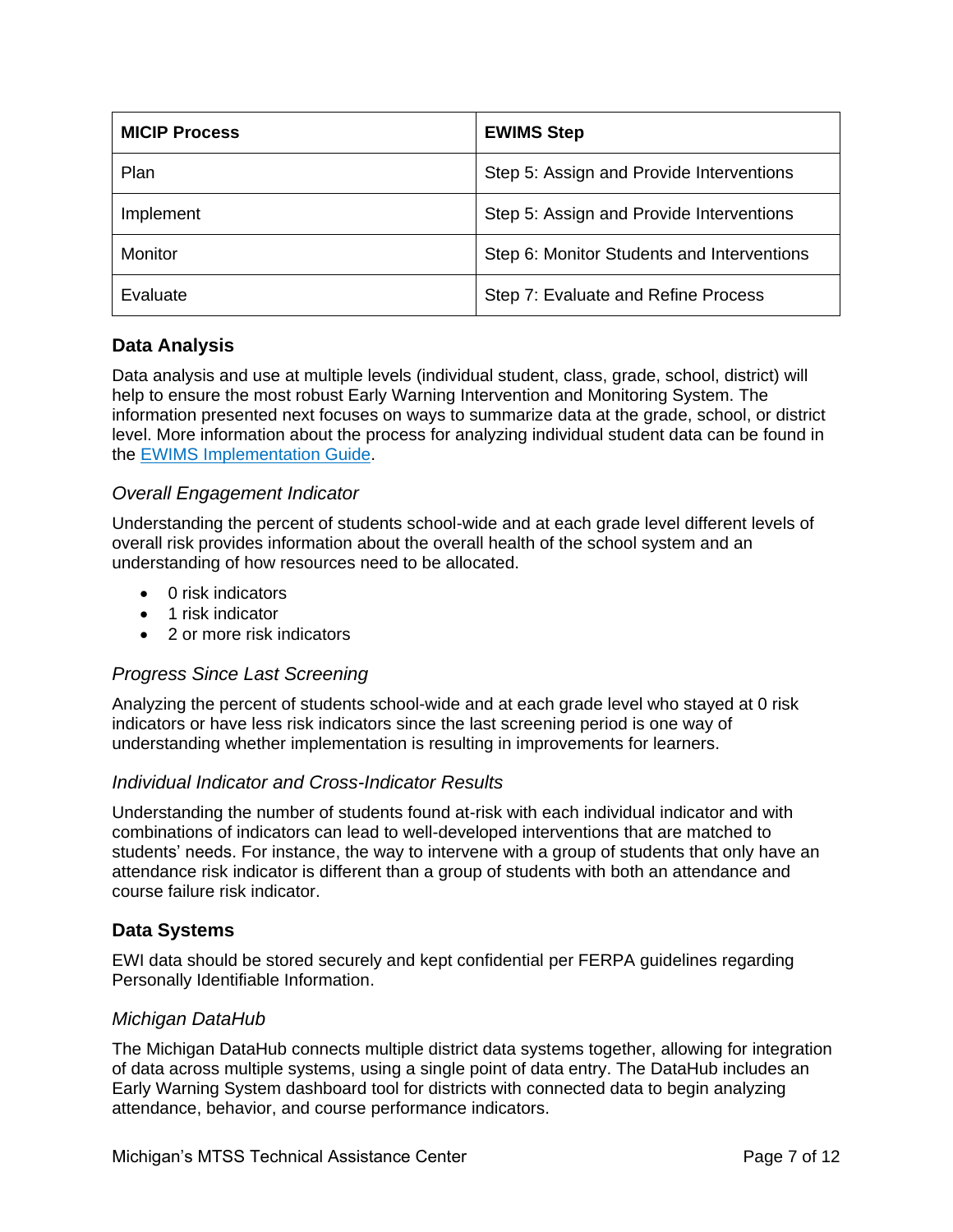#### *Michigan's MTSS (MiMTSS) Data System*

The MiMTSS Data System is designed for school leadership teams, district implementation teams, and ISD Implementation Teams to examine aggregated EWI data with visual displays in dashboards. The dashboard views are aligned with the MiMTSS TA Center's professional learning materials for school- and district-level data review.

#### *MiEWIMS*

MiEWIMS is a new system is being developed as a collaboration between the Michigan Collaboration Hub, MiDataHub, MiMTSS TA Center, and Michigan Department of Education. When districts have attendance, behavior, and course performance data flowing to the DataHub, they will be able to turn on access to MiEWIMS for reporting at district, school, grade, teacher/class, group, and student levels to make timely, informed decisions within the EWIMS process.

#### <span id="page-7-0"></span>**Consent to Collect and Use Data**

EWIs are data that are already collected by schools and are organized into a system for efficient and effective data analysis and action planning. The collection and use of data within EWIMS typically do not require any further parent/guardian permission. Although active consent is not required for districts to organize and administer universal screening assessments, it is best practice for districts to communicate with families about the data sources used to make decisions about how to best meet the needs of all learners. Consent is required for students to participate in supplemental interventions.

#### <span id="page-7-1"></span>**Training**

A trained Early Warning System (EWS) Coordinator should be involved in installation and use of EWI data. Coordinator training is provided by the MiMTSS Technical Assistance (TA) Center through completion a 6.5-hour course that involves independent work combined with a live session. EWS Coordinators are trained to support installation of the data/tool, including decisions about roles and responsibilities, schedules for data collection and accuracy checks, and decisions about the details of which attendance, behavior, and course performances codes will be used. All of this work is to ensure systems are in place to maintain the accuracy of early warning indicator data and that staff have access to the system. Early Warning System Coordinators may also have a coaching role for school and district teams, in addition to their primary data support role.

Professional learning focused on the broader EWIMS process are available through other targeted and intensive technical assistance offerings for MTSS. Offerings are outlined annually in a Technical Assistance Catalog.

## <span id="page-7-2"></span>EWIMS Frequently Asked Questions and Answers

Several common questions are listed below about an Early Warning Intervention and Monitoring System (EWIMS).

#### <span id="page-7-3"></span>**Question 1: What is the difference between EWIMS, EWI, and EWS?**

There are so many acronyms! Each of these three acronyms are intended to be used distinctly. Just don't spend too much time worrying about getting it exactly right every time.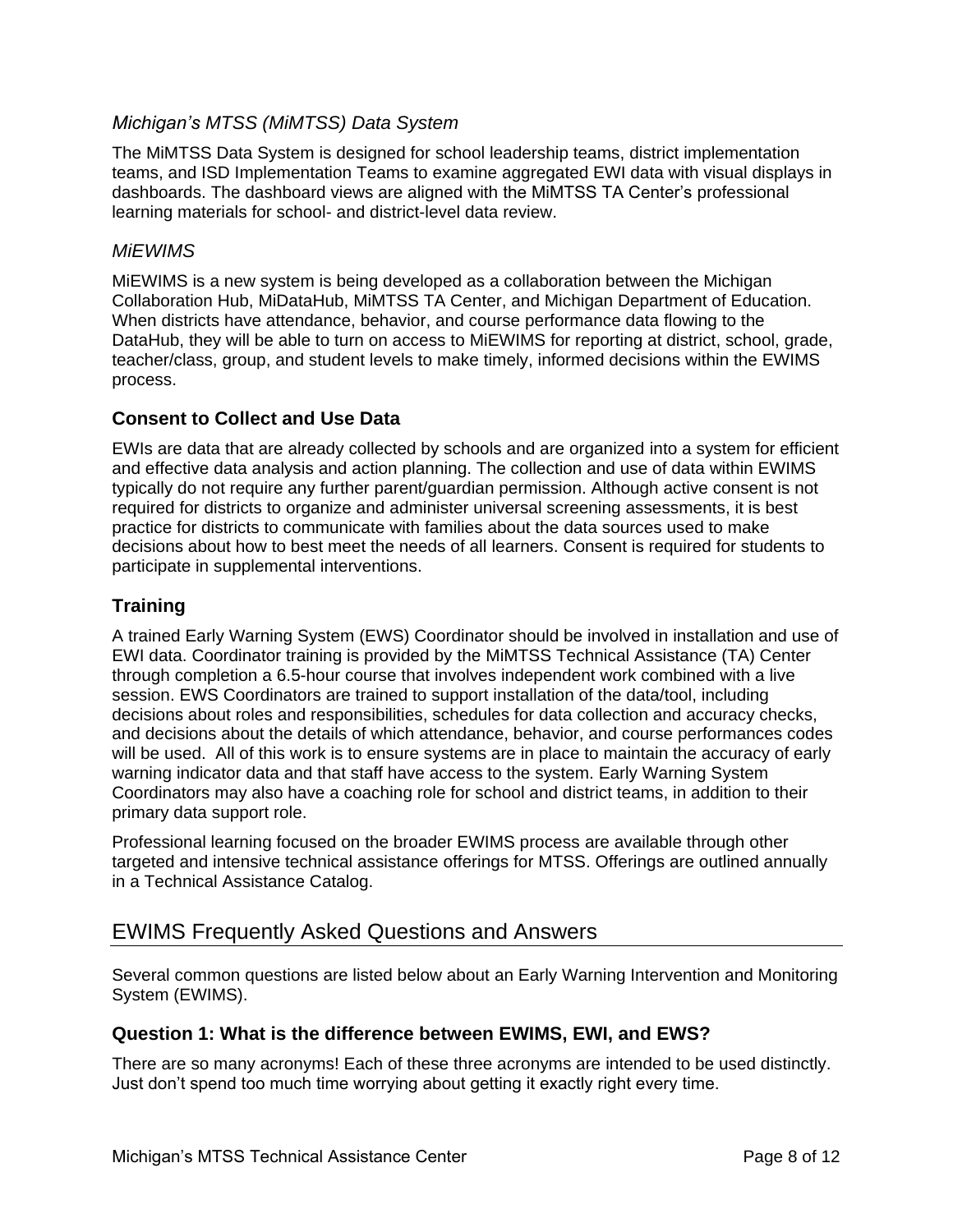- **EWIMS** (Early Warning Intervention and Monitoring System): A 7-step **process** that includes the identification of roles and responsibilities, use of a tool (EWS), and a 5-part data-driven problem-solving process.
- **EWI** (Early Warning Indicators): The specific ABC data **indicators** of Attendance, Behavior, Course Performance, and Incoming Risk Indicator
- **EWS** (Early Warning System): **Tool or system** for gathering and organizing Early Warning Indicators into a meaningful format that can be used within a decision-making process

#### <span id="page-8-0"></span>**Question 2: Do we use the early warning indicators at the elementary level?**

There is research available to suggest that an elementary-level Early Warning System holds a lot of value. At the elementary level, reading performance serves as a critical indicator of success. Elementary and secondary schools also use the Student Risk Screening Scale as a universal screening tool for behavior. Districts can reduce assessment load and be more focused by beginning their use of an Early Warning System specifically with secondary schools. At the secondary level, it becomes increasingly important that a screening tool is able to predict the critical outcome of on-time graduation rather than reading performance alone.

#### <span id="page-8-1"></span>**Question 3: Wouldn't it be better if we also used student identity markers (e.g., SES, race/ethnicity) to indicate risk for dropping out of school?**

It is important to understand that Early Warning Indicators differ from student classifications. For example, although a special education code, or a demographic category, may impact a student's trajectory, the code or category may not, itself, be an early warning indicator. Even free or reduced-price lunch status should not automatically be assumed to indicate risk. Identity markers can provide helpful clues in some cases, but alone they are not predictive of student success or graduation. In EWIMS, indicator flags are merely a method of recognizing students who are struggling. (source: MDE EWIMS Overview course)

#### <span id="page-8-2"></span>**Question 4: Why are the course performance indicators different for middle school vs. high school?**

Research has demonstrated different risk indicators and thresholds for middle vs. high school (Balfanz & Herzog, 2005). Once students enter high school, successful performance in all courses will help them to earn credits toward on-time graduation. Thus, an emphasis beyond English Language Arts and Math becomes important. Grade Point Average also becomes an indicator of overall credit accumulation and likelihood of on-time graduation.

#### <span id="page-8-3"></span>**Question 5: Why use 10% or greater absence rate as the middle school attendance risk threshold instead of 20%?**

A common risk threshold of 10% is in alignment with state and national definitions of chronic absenteeism. Additionally, during the MiMTSS TA Center's first two years of working with secondary schools to use EWI data, districts made repeated requests to change the middle school attendance risk threshold to 10%. The request was honored after reviewing data and finding that the 20% threshold resulted in fewer middle school students being identified as at risk for attendance, only to enter high school and be flagged not due to a change in attendance but due to a change in the risk threshold.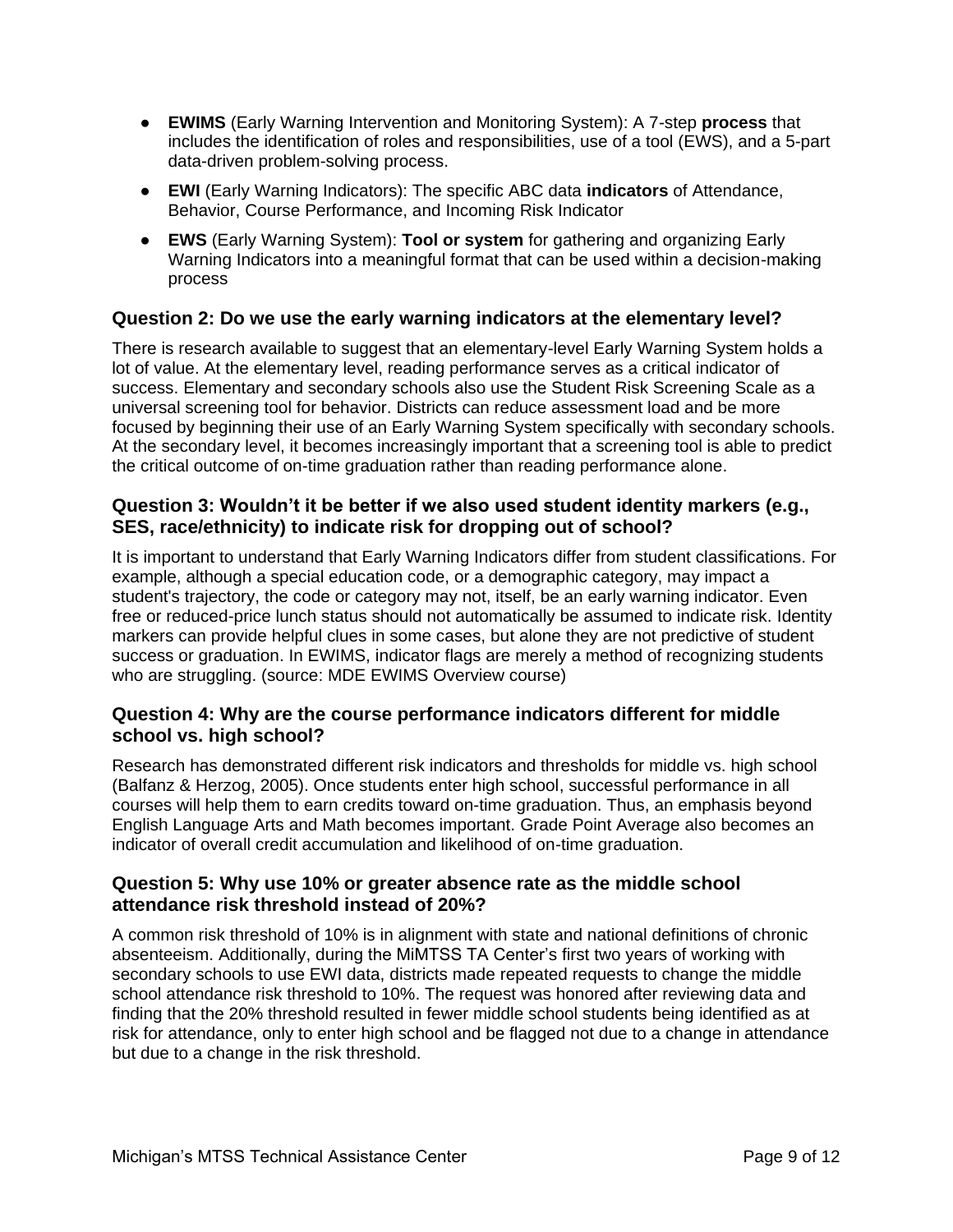#### <span id="page-9-0"></span>**Question 6: For schools using the School-wide Information System (SWIS), why wouldn't we use discipline referral data as the behavior indicator instead of suspensions?**

SWIS helps schools to effectively use discipline referral data for decision-making and is particularly well-suited for use within a Multi-Tiered System of Supports. Schools with SWIS accounts are set up to use referral data in the context of PBIS. Therefore, using Suspension data as the common data source for the Behavior Early Warning Indicator provides an opportunity for an additional layer of data analysis beyond discipline referrals. In addition, suspensions data are available for all Michigan schools, whereas discipline referral data are not as uniformly collected.

#### <span id="page-9-1"></span>**Question 7: When we analyze our data, why do we see more students with 1 flag/risk indicator when looking at overall engagement, than we see when we look at the number of students flagged on individual indicators (e.g., attendance, behavior, course fails)?**

When there is limited overlap among students flagged for individual indicators, the Overall Engagement Indicator will show more students at moderate risk than might seem intuitive when comparing results across indicators. For example, if 10 students are flagged for attendance risk and 10 students are flagged for course failure risk, but only 2 of those students overlap, the overall engagement indicator would show that 18 students have at least 1 flag and are at moderate risk.

#### <span id="page-9-2"></span>**Question 8: What is the best EWIMS data tool or system to use?**

The MiMTSS TA Center, the MDE EWIMS Core Team, and a partnering district collaborated during 2018-19 to systematically cross-walk the features and functionality of the MiDataHub EWS dashboard and the MiMTSS TA Center PowerSchool EWS resources. A detailed analysis of strengths and challenges of each system was conducted with the long-term goal of being able to use the MiDataHub EWS dashboard to meet all EWIMS analysis needs for all Michigan districts, including MiMTSS TA Center partners. This resulted in collaboration on the MiEWIMS tool (in development). When MiEWIMS is broadly available (estimated 2021-22), this will be the recommended data tool for Michigan districts.

## <span id="page-9-3"></span>Check for Understanding

Respond to the following checks for understanding by submitting your answers via this [form](https://www.surveygizmo.com/s3/5701363/EWIMS-Reading-Packet-Check-for-Understanding) at least one day before the training:

- 1. An Early Warning Intervention and Monitoring System helps to predict and prevent (select one):
	- a. Reading failure
	- b. School dropout
	- c. College and career readiness
	- d. Involvement in school activities
- 2. Drag and drop to put the 7 steps of the EWIMS process in order.
- 3. What do A, B and C stand for?
	- a. A:
	- b. B:
	- c. C: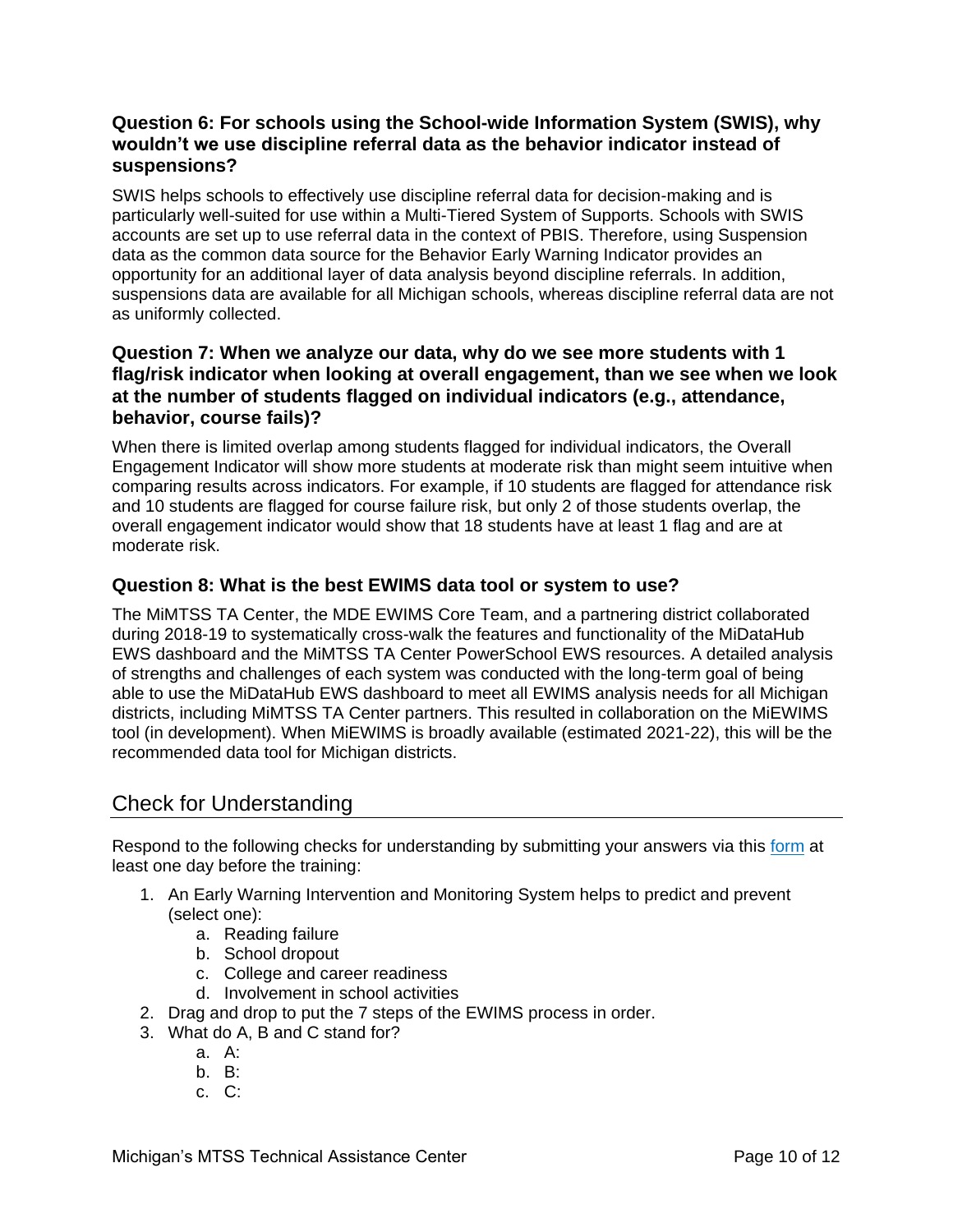- 4. Name the two course performance indicators for each grade band:
	- a. Middle school (grades 5-8):
	- b. High school (grades 9-12):
- 5. What additional indicator is used at the first 20 days?
	- a. Attendance
	- b. GPA
	- c. Incoming Risk Indicator
	- d. Course Grades
- 6. Match the Overall Engagement Indicator (number of flags) to the risk level (low, moderate, high):
	- a. 0 risk indicators
	- b. 1 risk indicator
	- c. 2+ risk indicators
- 7. EWIMS, MTSS, and MICIP are:
	- a. The same thing with different names
	- b. Complimentary practices and frameworks
	- c. Not related
- 8. Why is the MiEWIMS data tool being developed? Check multiple.
	- a. To compete with other data systems
	- b. To provide a visual display of ABC data for teams to use as they intervene proactively and prevent school dropout
	- c. For a primary audience of superintendents and ISDs to review ABC data
	- d. To replace manuals, spreadsheets, and the current MiDataHub EWS dashboard

#### <span id="page-10-0"></span>References

- Dynarski, M., Clarke, L., Cobb, B., Finn, J., Rumberger, R., and Smink, J. (2008). Dropout Prevention: A Practice Guide (NCEE 2008–4025). Washington, DC: National Center for Education Evaluation and Regional Assistance, Institute of Education Sciences, U.S. Department of Education. Retrieved from http://ies.ed.gov/ncee/wwc.
- Faria, A.-M., Sorensen, N., Heppen, J., Bowdon, J., Taylor, S., Eisner, R., & Foster, S. (2017). Getting students on track for graduation: Impacts of the Early Warning Intervention and Monitoring System after one year (REL 2017–272). Washington, DC: U.S. Department of Education, Institute of Education Sciences, National Center for Education Evaluation and Regional Assistance, Regional Educational Laboratory Midwest. Retrieved from http://ies. ed.gov/ncee/edlabs.

### <span id="page-10-1"></span>Additional Resources

[Michigan Department of Education EWIMS page](https://www.michigan.gov/mde/0,4615,7-140-81376_83587---,00.html)

[Michigan Department of Education MTSS page](https://www.michigan.gov/mde/0,4615,7-140-28753_65803_86454---,00.html)

[MiMTSS TA Center EWI Webpage](https://mimtsstac.org/evaluation/student-assessments/early-warning-indicators)

MiMTSS TA Center [EWS Coordinator Webpage](https://mimtsstac.org/teams-roles/specialized-functions/data-coordinators/early-warning-system-coordinator)

[American Institutes for Research EWS Resources](http://www.earlywarningsystems.org/resources/)

[Preventing Dropout in Secondary Schools](https://ies.ed.gov/ncee/wwc/PracticeGuide/24) IES Practice Guide